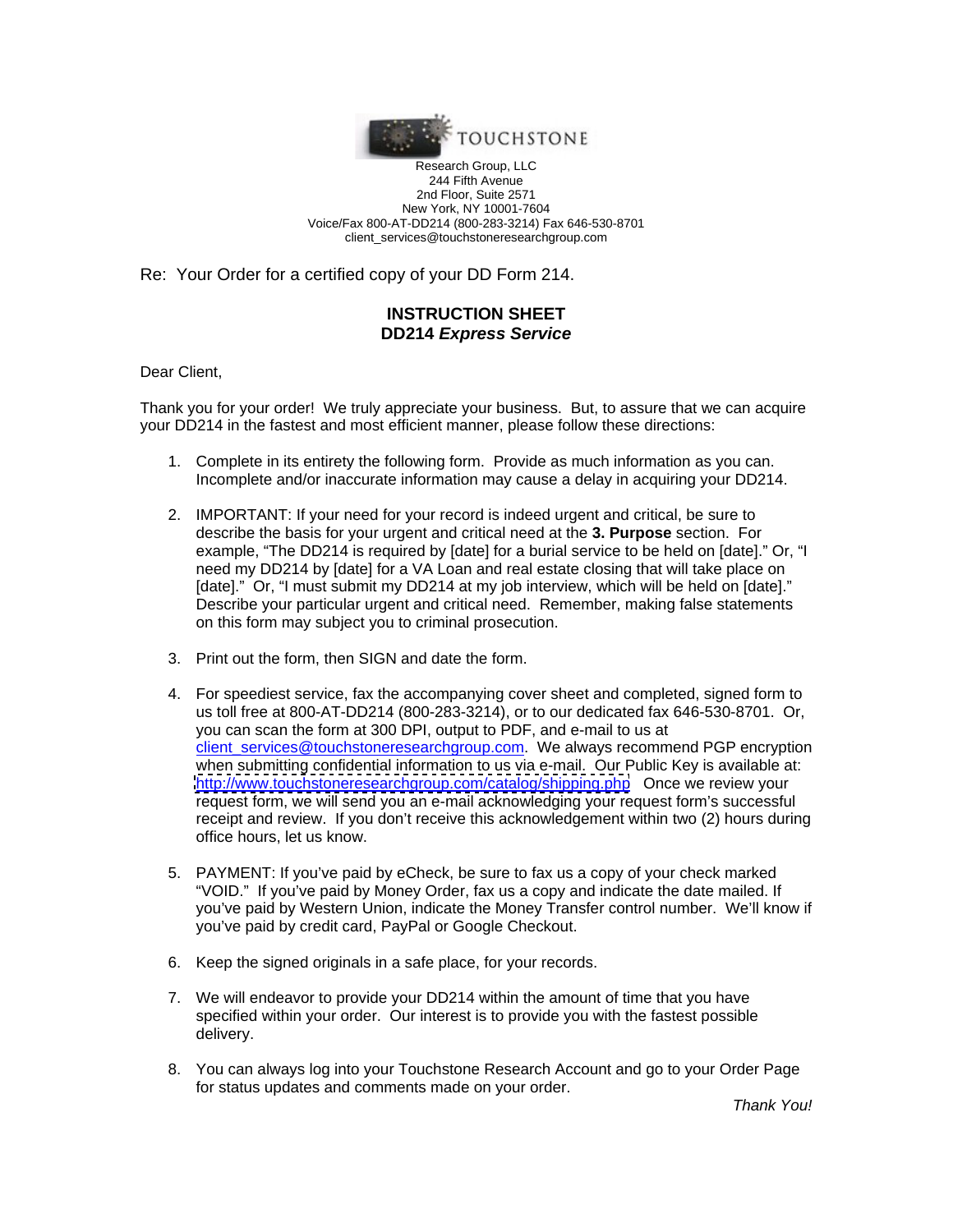## **PLEASE USE THIS PAGE AS YOUR FAX COVER SHEET.**

| TO: Touchstone Research Group, LLC                                                                                                                                                                                                                 | 101–646-530-870                                    |
|----------------------------------------------------------------------------------------------------------------------------------------------------------------------------------------------------------------------------------------------------|----------------------------------------------------|
| RE: Order Number<br>and the control of the control of the control of the control of the control of the control of the control of the control of the control of the control of the control of the control of the control of the control of the cont | (from your web order or order confirmation e-mail) |
| Name of person whose records are being obtained I                                                                                                                                                                                                  |                                                    |
|                                                                                                                                                                                                                                                    |                                                    |

For speediest service, fax the form and your request to: 646-530-8701

OR mail originals to us. Our mailing address is:

Touchstone Research Group, LLC 4847 Navy Road Unit 1167 Millington, TN 38083 Voice/Fax 800-At-DD214 (800-283-3214)

 $\overline{\phantom{a}}$  , where  $\overline{\phantom{a}}$ 

MONEY ORDER? If paying by money order, include a fax copy and indicate the date you mailed your money order

CHECK? No need to send your check. If you've paid by Echeck, just fax a copy of your check marked "VOID" and it will be processed electronically.

PAYMENT ON FILE? Please bill the following Touchstone account number: \_\_\_\_\_\_\_\_\_\_

Date you faxed these documents \_\_\_\_\_\_\_\_\_\_\_\_\_\_\_\_

If you've faxed your documents to us, you can retain the originals for your records. Upon receipt of your FAX or originals, your order will be queued for processing.

## *DON'T FORGET TO SIGN THE REQUEST PAGE*